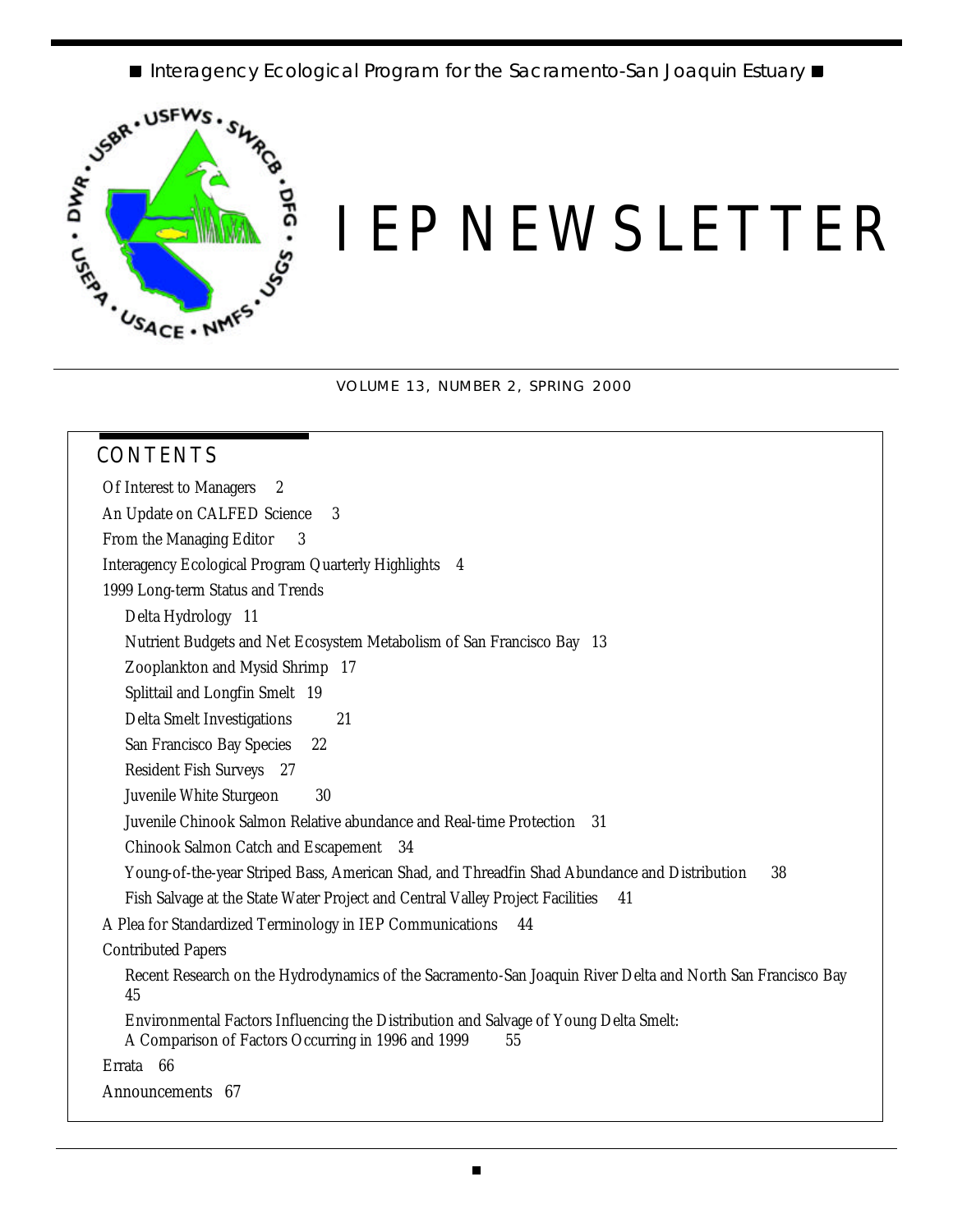- Simpson MR, Bland R. 1999. Techniques for accurate estimation of net discharge in a tidal channel. In: Proceedings of the IEEE Sixth Working Conference on Current Measurement; 1999 Mar 11–13, San Diego, California. p 125–130.
- Smith PE, Cheng RT, Burau JR, Simpson MR. 1991. Gravitational circulation in a tidal strait. In: Proceedings of the American Society of Civil Engineers 1991 National Conference on Hydraulic Engineering; 1991 Jul 29–Aug 2, Nashville, Tennessee. p 429–34.
- Smith PE, Oltmann RN, Smith LH. 1995. Summary report on the interagency hydrodynamics study of the San Francisco Bay-Delta Estuary, California. Interagency Ecological Program for the Sacramento-San Joaquin Estuary. Technical Report 45. Sacramento (CA): California Department of Water Resources. 72 p.
- Stacey MT. 1996. Turbulent mixing and residual circulation in a partially stratified estuary [Ph.D. thesis]. Stanford (CA): Stanford University. Available from Stanford University.
- Stacey MT, Monismith SG, Burau JR. 1999. Measurements of Reynolds stress profiles in unstratified tidal flow. Journal of Geophysical Research 104(C5):10933–49.
- Tobin A, Schoellhamer DH, Burau JR. 1995. Suspended-solids flux in Suisun Bay, California. In: Espey WH, Combs PG, editors. Water Resources, American Society of Civil Engineers First International Conference on Water Resources Engineering; 1995 Aug 14–18, San Antonio, Texas. p 1511–5.
- Walters RA, Gartner JW. 1985. Subtidal sea level and current variations in the northern reach of San Francisco Bay. Estuarine, Coastal and Shelf Science 21:17–32.
- Warner JC, Schoellhamer DH, Burau JR. 1997. A sediment transport pathway in the back of a nearly semi-enclosed subembayment of San Francisco Bay, California. In: Wang SY, Carstens T, editors. Environmental and coastal hydraulics protecting the aquatic habitat. Proceedings of the 27th Congress of the International Association of Hydraulic Research; 1997 Aug 10–15, San Francisco, California. p 1096–1101.

# **NOTES**

# **ENVIRONMENTAL FACTORS INFLUENCING THE DISTRIBUTION AND SALVAGE OF YOUNG DELTA SMELT: A COMPARISON OF FACTORS OCCURRING IN 1996 AND 1999**

*Matt Nobriga<sup>1</sup> , Zach Hymanson<sup>1</sup> , and Rick Oltmann<sup>2</sup>*

*1 DWR, mnobriga@water.ca.gov, (916) 227-2726 2 USGS*

### **INTRODUCTION**

The delta smelt (*Hypomesus transpacificus*) is listed as a threatened species under both the Federal Endangered Species Act (FESA) and the California Endangered Species Act. Through formal consultation under Section 7 of the FESA, USBR and DWR received a Biological Opinion from the USFWS, which allows for the incidental take of delta smelt arising through operation of the Central Valley Project and the State Water Project. The incidental take of delta smelt is estimated as part of the ongoing CVP and SWP fish salvage operations. Salvage levels of young delta smelt have exceeded incidental take levels every spring and summer since 1994, except in the high spring outflow years of 1995 and 1998 (Nobriga and others 1999). These high salvage levels have resulted in changes to project operations, often leading to the curtailment of water exports. An extended period of high salvage and export curtailment in 1999 raised substantial concerns and numerous questions that remain unanswered.

Previously, Nobriga and others (1999) described the high numbers of delta smelt salvaged at the State and federal Delta fish facilities in spring 1999 as "surprising since [the 1999 Delta inflow] hydrograph showed a similar pattern to 1996," a year of lower delta smelt salvage. However, additional work presented here shows this characterization was too general. In this article we provide a more thorough analysis of differences between 1996 and 1999 to help explain the differences in delta smelt salvage between these moderately high outflow years. We examined information from a variety of sources (Table 1) to assist with the interpretation of observed patterns. Overall, we found the differences in delta smelt salvage between spring 1996 and 1999 were due to differences in

Janet Thompson, U.S. Geological Survey. Conversation with author in 1999.

Jay Cuetara, U.S. Geological Survey. 1999 unpublished report.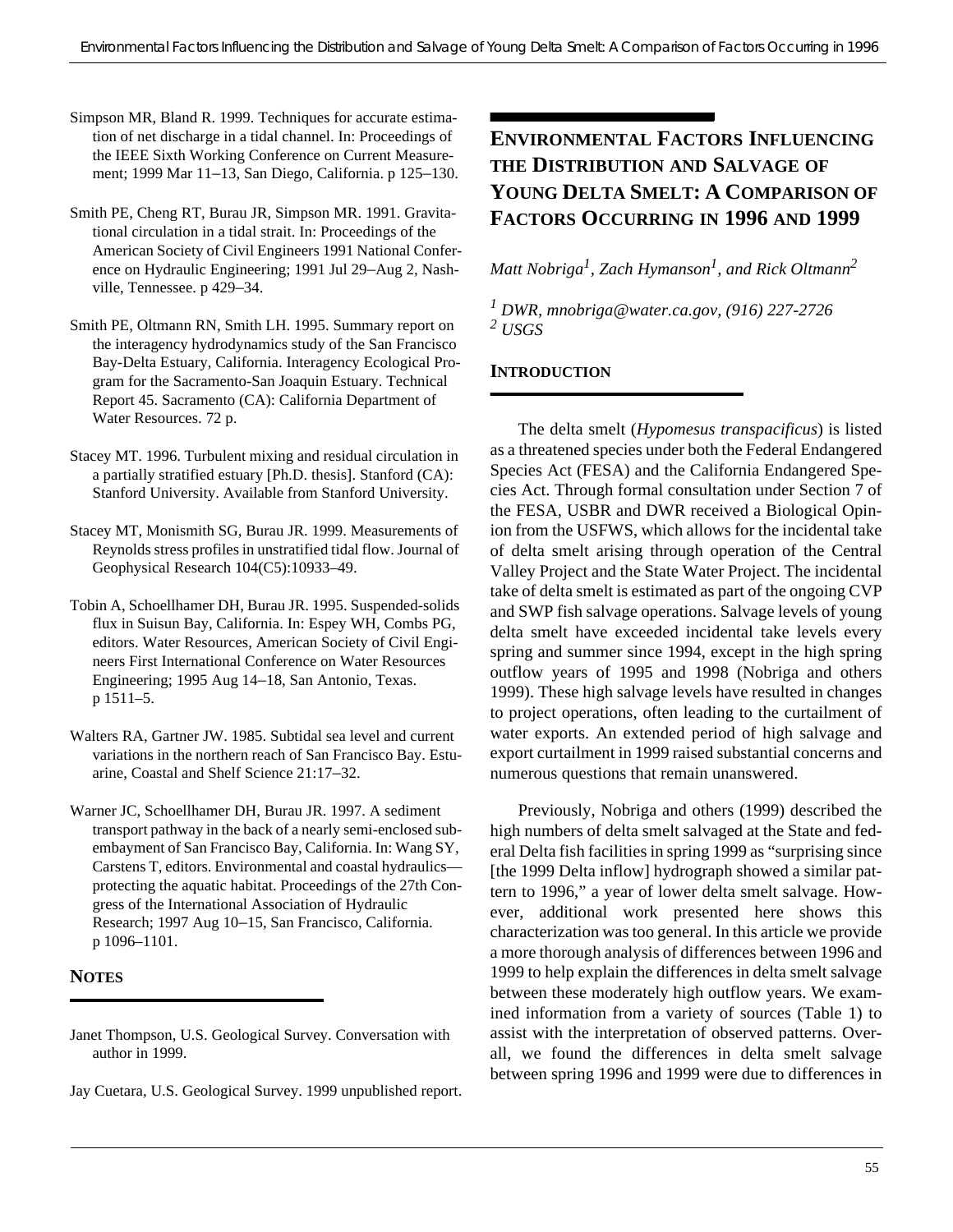the smelt recruitment patterns and central and south Delta hydrodynamics.

#### **Table 1 Data sources**

| Type of Assessment                   | Agency           | Data Source                      |
|--------------------------------------|------------------|----------------------------------|
| Delta smelt distribution             | DFG              | 20-mm Survey                     |
| Delta smelt recruitment pattern      | DFG              | 20-mm Survey                     |
| Water temperature                    | DFG              | 20-mm Survey                     |
| Specific conductance                 | <b>DFG</b>       | 20-mm Survey                     |
| Delta hydrodynamics                  | <b>USGS</b>      | UVM flow data                    |
| Delta export and delta smelt salvage | DWR/DFG/<br>USBR | Delta fish<br>salvage facilities |

#### **METHODS**

Many of the conclusions we draw in this article are based on data from the IEP's 20-mm Survey. The 20-mm Survey has been conducted annually by DFG during the spring and summer since 1995. This survey samples for delta smelt at fixed stations throughout the upper estuary using a towed net. The net is designed to collect late larval and early juvenile stage delta smelt. See the DFG 20-mm website at http://www2.delta.dfg.ca.gov/data/20mm/2000/ for additional details regarding survey methods.

The USGS collected detailed flow measurements in Old and Middle rivers using ultrasonic velocity meters (UVM). These measurements, along with daily San Joaquin River inflow and export flows are used to describe Delta hydrodynamics during spring 1996 and 1999. Fifteen-minute interval time-series of tidal flow data are produced for each UVM station, but only tidally averaged (net flow) data are presented in this article. The tidally averaged flows for Old and Middle rivers are referred to as central Delta flows throughout this article. For a description of the use of UVMs to measure tidal flow refer to Oltmann (1998).

#### **Distribution of Adult Delta Smelt**

The distribution of adult delta smelt at the time of spawning directly affects the subsequent distribution of young delta smelt. Thus, understanding the factors affecting adult delta smelt distribution during the spawning period can help us to understand the patterns in young delta smelt recruitment and distribution. An examination of DFG spring midwater trawl data shows adult delta smelt distribution during the probable spawning period

(February to May) does vary among years. In particular, the occurrence and spawning of adult delta smelt in the central and south Delta seems to vary considerably among years.

Examination of San Joaquin River hydrographs for the January through July period between 1994 and 1999 shows considerable variation among years (Figure 1). However, the San Joaquin River hydrographs for 1996 and 1999 were unlike the other years examined. In these years, San Joaquin River inflow to the Delta generally ranged over intermediate values (about 140 to  $425 \text{ m}^3/\text{s}$  or about 4,940 to 15,000 cfs) from late January through late May. In both of these years, DFG spring midwater trawl surveys found many adult delta smelt in the San Joaquin River system but relatively few in the Sacramento River system. We hypothesize the occurrence of intermediate flows on the San Joaquin River in late winter provided attractive conditions for adult delta smelt moving upstream to spawn. Maintenance of moderate flow levels through spring then provided favorable spawning and juvenile rearing conditions for delta smelt in the central and south Delta.



**Figure 1 San Joaquin River flows at Vernalis, January 1 through July 31, 1994**–**1999**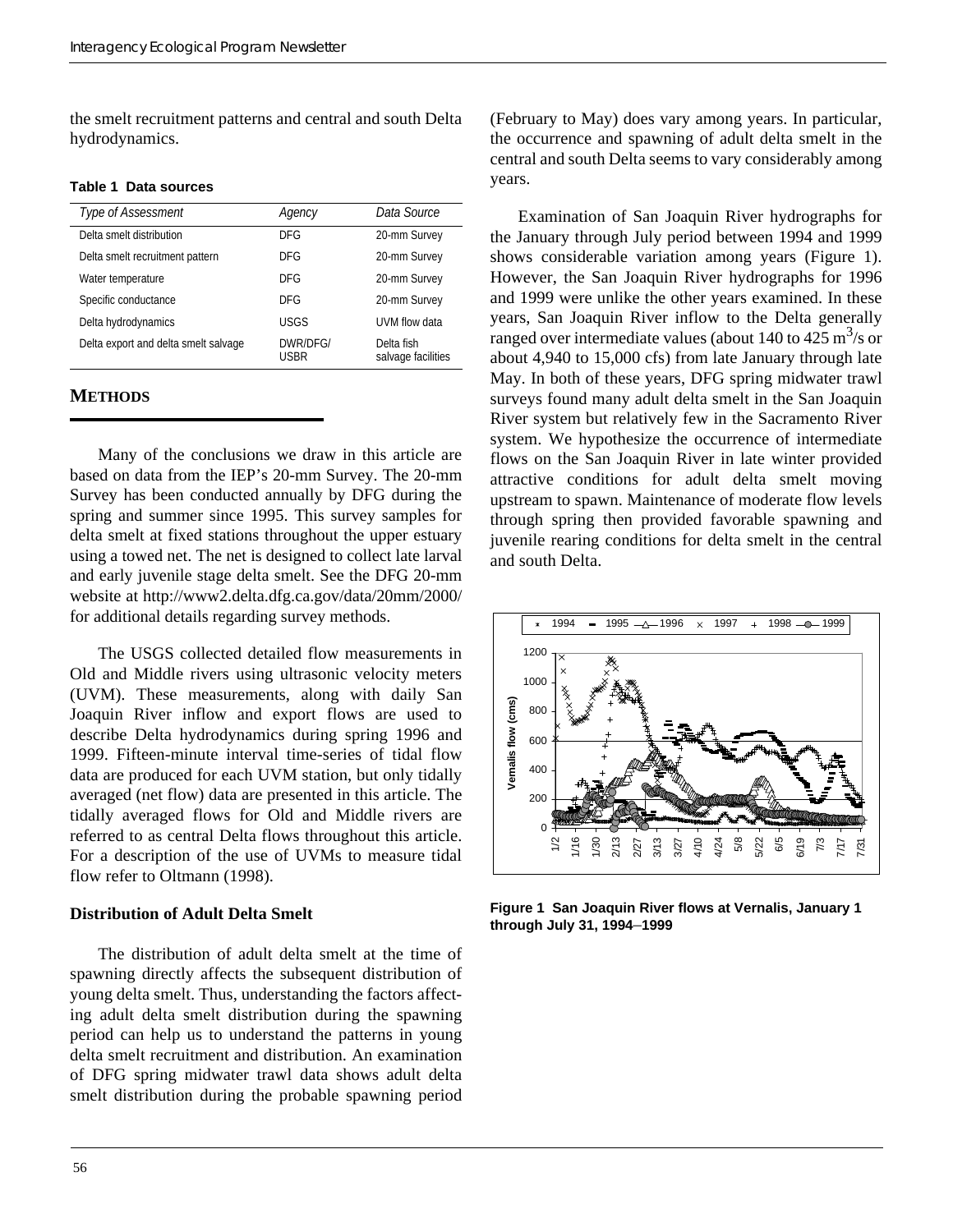#### **Overview of 1996 and 1999 Salvage Patterns**

Salvage of young delta smelt at the SWP and CVP Delta fish facilities begins to be quantified each spring when the smelt reach a salvageable length of about 25 mm. Salvage continues into the summer until delta smelt residing in the Delta either: (1) move downstream away from the influence of the Delta export facilities; (2) maintain a position in an area of negative net flow thereby avoiding adverse environmental in the south Delta; or (3) are eventually entrained into the facilities. Obviously, natural mortality also affects the abundance of young delta smelt, but the three outcomes listed here are inferred from the observation that salvage eventually declined during the summer in 1996 and 1999 (Table 2) despite high values of negative central Delta flow (Figures 2B, 2D). Overall, delta smelt salvage at the SWP and CVP fish facilities was much lower and occurred for a shorter period in 1996 than in 1999.



**Figure 2 Delta daily and tidally averaged flows and VAMP periods (shaded in gray) for spring 1996 and 1999.**

|  |  |  | Table 2 Expanded combined monthly delta smelt salvage      |  |  |
|--|--|--|------------------------------------------------------------|--|--|
|  |  |  | at the Delta facilities, May through August, 1996 and 1999 |  |  |

| Month  | 1996   | 1999   |
|--------|--------|--------|
| May    | 30,099 | 58,943 |
| June   | 9,465  | 73,368 |
| July   | 148    | 20,272 |
| August | 0      | 48     |
|        |        |        |

#### **Pattern of Apparent Delta Smelt Recruitment and Rearing**

Delta smelt recruitment from egg to juvenile stages is not monitored in a rigorous manner. The best information we have to track recruitment patterns is length frequency data from the 20-mm Survey. Delta smelt length is a good proxy for age, at least up to 30 mm (Grimaldo and others 1998). However, the survey length frequencies are subject to severe gear bias. As its name implies, the 20-mm Survey is most effective at capturing delta smelt around 20 mm TL. The gear also collects smaller and larger smelt, but it does not provide accurate estimates of abundance relative to 20-mm smelt. Therefore the discussion below should be considered a description of "apparent" patterns of delta smelt recruitment to a size where they are susceptible to the 20-mm gear.

One of the major differences between the 1996 and 1999 salvage patterns was the length of time delta smelt salvage remained at high levels (see Table 2). This was obviously due in part to the extended delta smelt recruitment period described in more detail below. Specific factors that influence delta smelt recruitment have not been thoroughly examined. More research emphasis has been placed on understanding surrogate variables like X2 (Jassby and others 1995). Here we attempt to provide some new insight into these subjects by discussing the 1996 and 1999 recruitment and rearing patterns relative to X2, the interplay of salinity and water temperature, and Delta hydrodynamics.

In 1996 the 20-mm Survey revealed a conspicuous large recruitment of delta smelt, particularly during surveys 3 and 4 (Figure 3A). Smaller peaks during surveys 4 and 5 are noticeable, but relatively few fish less than 20 mm were collected by survey 6, suggesting a cessation of spawning or recruitment through the early larval stage sometime before that survey.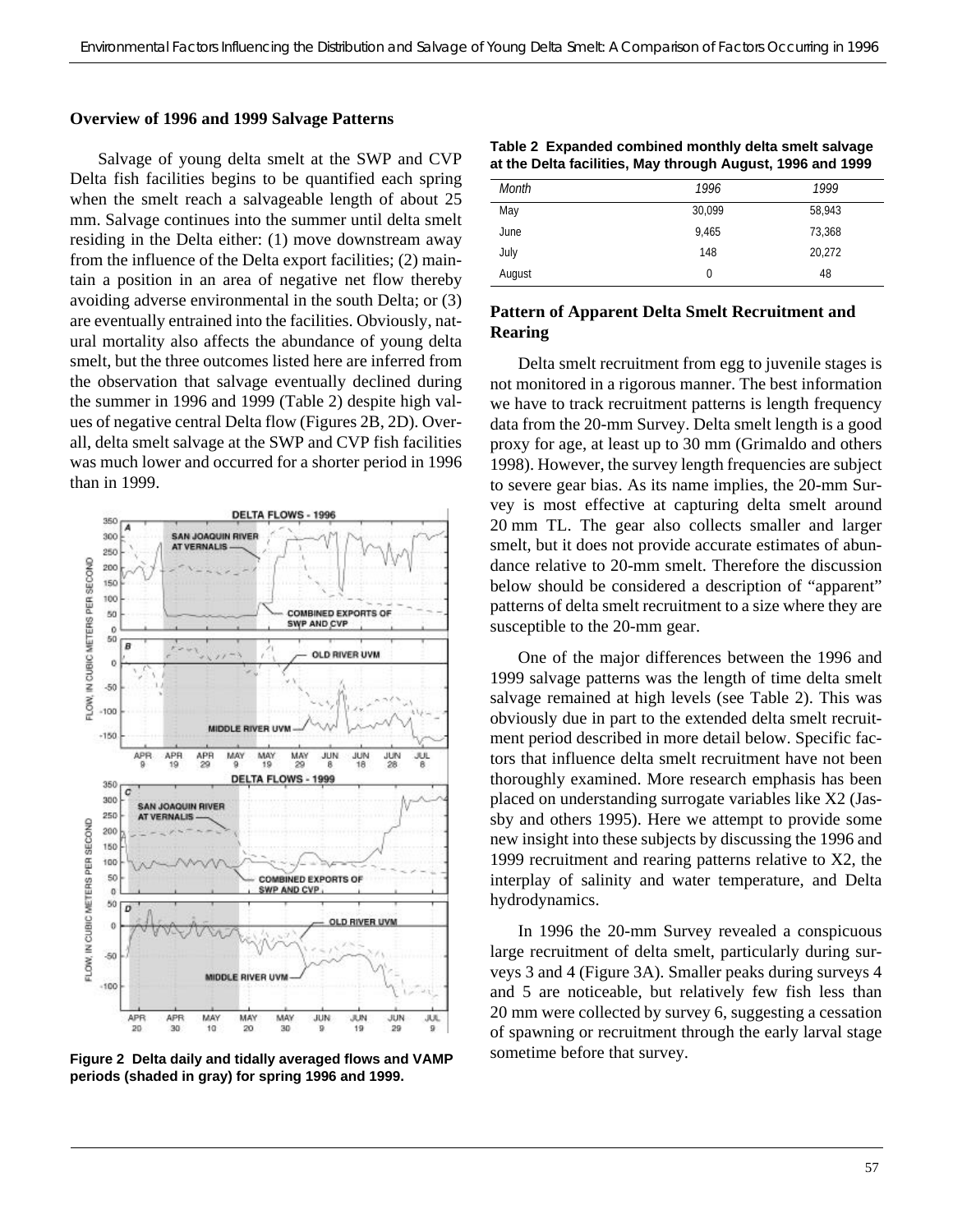

**Figure 3 Delta smelt length frequency distributions from 20-mm surveys 1 through 8; (A) 1996 and (B) 1999**

The apparent recruitment pattern was noticeably different in 1999 (Figure 3B, note the change in y-axis scale). There were multiple small peaks that are difficult to differentiate among surveys. Peaks in the number of fish less than 20 mm of comparable magnitude to the earlier surveys continued through surveys 6 and 7, suggesting modest levels of successful recruitment occurred through spring and into early summer in 1999. This protracted period of apparent recruitment resulted in a longer period of susceptibility to export entrainment for delta smelt in 1999 compared to 1996.

#### **Delta Smelt Distribution Patterns Relative to X2 in 1996 and 1999**

Delta smelt survival is weakly related to the position of X2, the distance upstream from the Golden Gate of the 2 psu isohaline (Moyle and others 1992; Sweetnam 1999). X2 is thought to be a surrogate for several factors important to delta smelt survival, including increased freshwater habitat area, increased transport to favorable habitat, decreased influence of water diversions, and at least historically, increased food availability (Bennett and Moyle 1996). Conditions are thought to be more favorable for delta smelt as X2 assumes a location farther downstream in Suisun Bay. Generally, X2 was farther downstream in 1996 than 1999 between April and July (Figure 4). However, most of the time the differences were fairly small. For example, during the VAMP periods in 1996 and 1999 (approximately mid-April through mid-May each year), the maximum differences in X2 position were about 2 km, a distance equal to about 10% of the length of Suisun Bay.



**Figure 4 Daily X2 position, April 1 through July 31, 1996 and 1999.** VAMP period shaded in gray.

More substantial differences in X2 position (up to 8.4 km) occurred during the month following the VAMP periods in 1996 and 1999 (Figure 4). The 1996 and 1999 20-mm Survey results from surveys 4 and 5 (Figures 5D, 5E and 6D, 6E, respectively) correspond to the period of these larger differences in X2 position between 1996 and 1999.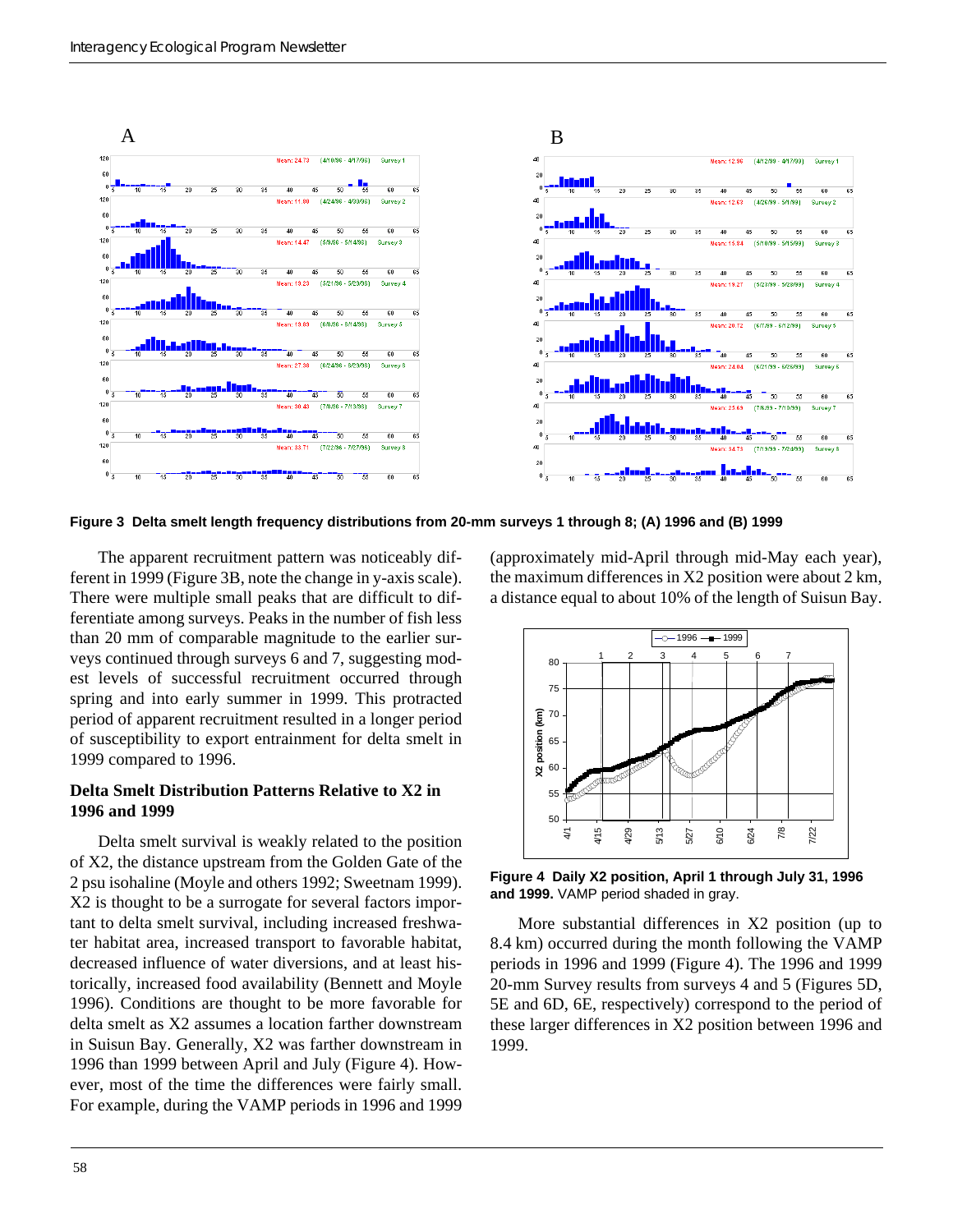



Not hample<br>= 0<br> $\le$  51.40<br> $\le$  102.94<br> $\le$  154.40  $\bullet$  $\degree$  $<$  205.86  $c = 257.32$ 

The differences in the delta smelt distribution between surveys 4 and 5 in 1996 and 1999 reflect the differences in isohaline position; more delta smelt were distributed somewhat farther downstream in 1996 as was X2.

In 1996 and 1999 X2 position was very similar in late June and early July (Figure 4) during 20-mm Surveys 6 and 7 (Figures 5F, 5G, 6F, and 6G), corresponding to a position in the vicinity of Chipps Island. Not surprisingly, the distribution of the delta smelt covered similar ranges during this time. Peak abundance occurred at different stations during 20-mm surveys 6 and 7 in 1996 and 1999, but some interannual variation is expected.

Despite, the potential utility of X2 as an indicator for delta smelt distribution, it does not correlate well to delta smelt abundance (Jassby and others 1995). X2 by itself also does not provide much insight into why delta smelt were distributed differently at the end of the 1996 and 1999 VAMP periods. Nor does it provide particular insight into the reasons for the different apparent recruitment patterns in 1996 and 1999, or the reasons a larger proportion of the delta smelt population appeared to remain in the interior Delta in 1999 compared to 1996. The following discussion focuses on smaller-scale differences between 1996 and 1999 regarding the interplay of salinity, temperature, and Delta hydrodynamics to provide more insight into the factors affecting young delta smelt recruitment and rearing.

#### **Recruitment Patterns Relative to Smaller-scale Physical Conditions in 1996 and 1999**

Several studies examining larval fish recruitment through cohort analysis have found water temperature is a major determinant of cohort survival (Betsill and Van den Avyle 1997; Michaletz 1997; Secor and Houde 1995). Cohort analyses for delta smelt are underway (Dr. Bill Bennett personal communication, see "Note"), but here we look for evidence of temperature relationships using the DFG 20-mm Survey data.

We emphasize this is a less satisfactory method to the more direct cohort analysis approach.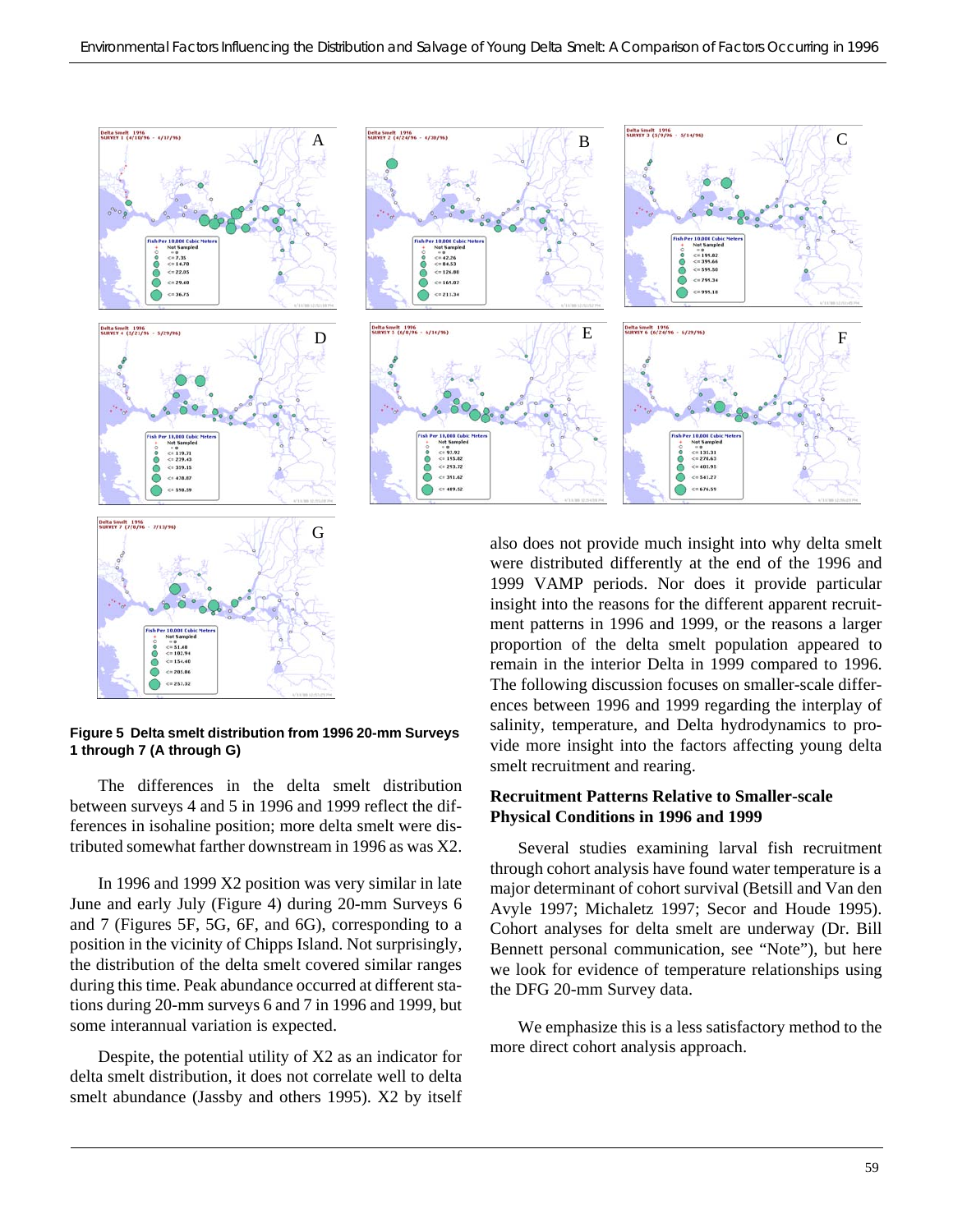



#### **Figure 6 Delta smelt distribution from 1999 20-mm Surveys 1 through 7 (A through G)**

With the exception of the Napa River, water temperatures were warmer in all survey areas during the first 20 mm survey in 1996, suggesting an earlier warming of the Delta relative to 1999 (Table 3). Appropriate temperatures system-wide could have prompted spawning over a wide area early on in 1996 (Figure 5A), potentially contributing to the large early season spawning peak (see Figure 3A). In 1999, comparably warm temperatures were only recorded in the Napa River, where the highest densities of smelt larvae were observed during the first 20-mm survey (Figure 6A). These findings suggest a potential relationship between water temperature and delta smelt recruitment past the larval stage. The critical temperature appears to be about 15 °C, even though larvae have been reported at considerably lower water temperatures (Wang 1986). A similar result was reported for threadfin shad (Betsill and Van den Avyle 1997). Larvae were first

observed in Missouri reservoirs at temperatures as low as 15 °C, but cohort survival was poor until temperatures reached about 22 °C.

| Table 3 Comparison of 1996 and 1999 mean water temper- |  |
|--------------------------------------------------------|--|
| atures and standard deviations by region <sup>a</sup>  |  |

| Region                                       | April 10-17, 1996 | April 12-17, 1999 |
|----------------------------------------------|-------------------|-------------------|
| Napa River                                   | $15.5(n=1)$       | $16.3$ $"$ 0.8    |
| Suisun Bay                                   | $16.9$ " $1.2$    | $14.8$ " 0.6      |
| Confluence                                   | $15.5$ " 0.5      | $13.8$ $"$ 0.8    |
| Central Delta                                | $16.1$ " $0.3$    | $12.2$ $"$ 0.3    |
| South Delta                                  | $17.9$ " $0.2$    | $13.2$ " $1.1$    |
| <sup>a</sup> Data taken from 20-mm Survey 1. |                   |                   |

The extended recruitment period in 1999 may have also been temperature-related. Larval threadfin shad survival (Betsill and Van den Avyle 1997) and larval striped bass mortality (Secor and Houde 1995) were both described as quadratic functions of temperature, where survival was lower (or mortality higher) on either side of an optimum temperature range. Average water temperature data collected during the 20-mm Survey indicate 1996 and 1999 went back and forth regarding which year had the cooler temperatures (Table 4). However, the rapid warming of Delta waters between surveys 4 and 5 in 1996 may have been sufficient to cause the cessation of spawning (or may have substantially reduced egg and larval survival). This relationship between recruitment and water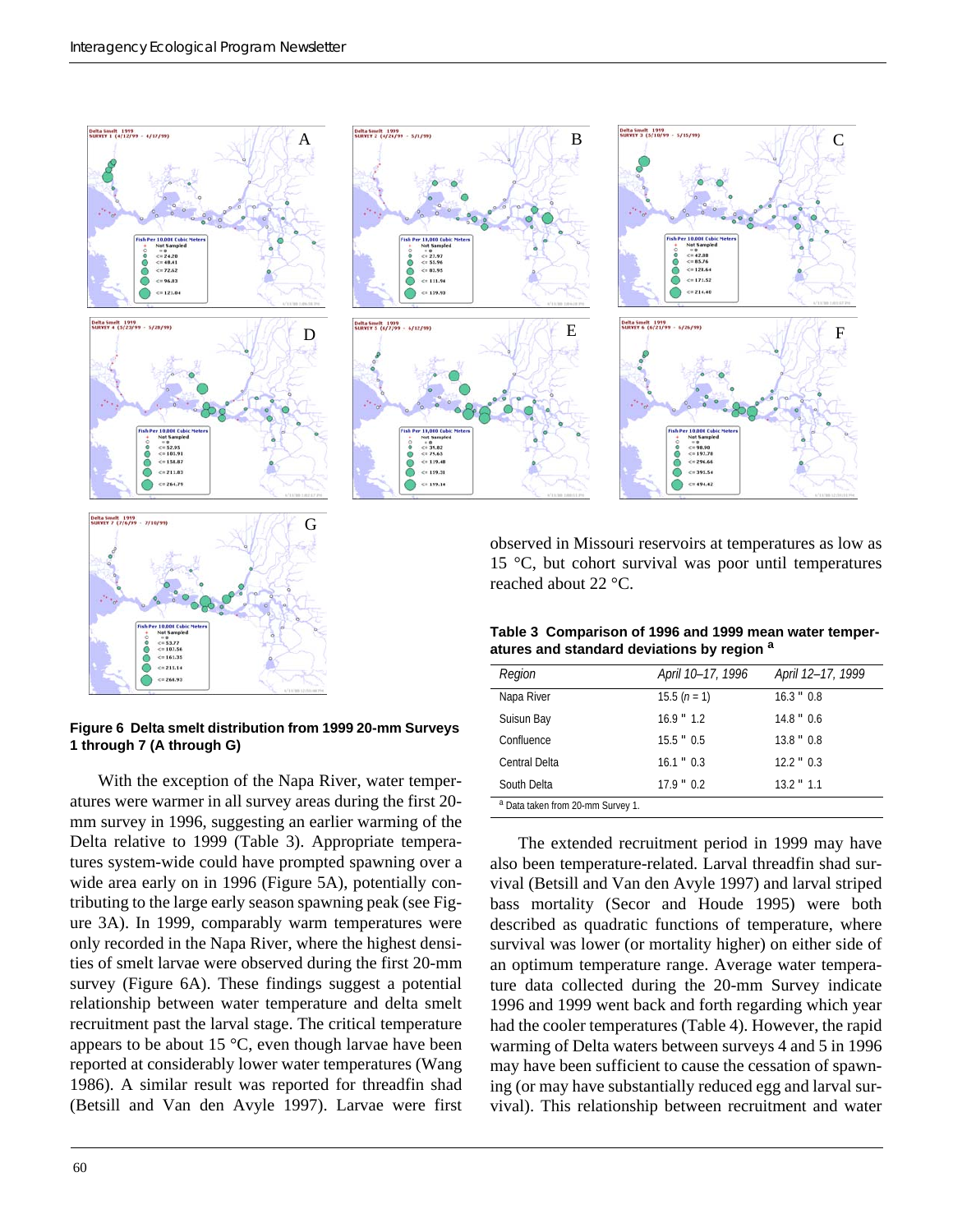temperature is speculative and should be researched further. Other factors, like food availability, may also have contributed to the recruitment differences between 1996 and 1999; however, sufficient comparative data on other environmental factors were not available.

**Table 4 Average surface water temperatures and standard deviations from all stations sampled during the 20-mm Surveys 3 through 6, 1996 and 1999**

| Survey Number (Month) | 1996           | 1999           |
|-----------------------|----------------|----------------|
| 3 (May)               | $19.1$ " $1.1$ | $16.5$ " 0.7   |
| 4 (May)               | $16.9$ $" 1.4$ | $18.7$ $" 1.4$ |
| 5 (June)              | $22.0$ " $1.5$ | $18.5$ " $1.1$ |
| 6 (June)              | $20.4$ " $1.7$ | $21.5$ " $1.6$ |

#### **Young Delta Smelt Rearing Relative to Smaller-scale Physical Conditions in 1996 and 1999**

Grimaldo and others (1998) found a significant positive relationship among the age, size, and location of young delta smelt collected in 1996. Older, larger individuals were found in greater proportions in Suisun Bay, while size and age declined among delta smelt collected farther upstream. These results suggest rearing delta smelt actively seek specific habitat conditions as they grow. Grimaldo and others (1998) hypothesized the older smelt were seeking a particular salinity range. As discussed in the X2 section, the position of the low salinity zone is thought to be a major environmental factor affecting juvenile and pre-spawning adult delta smelt distribution (Moyle and others 1992; Sweetnam 1999). However, the possibility of ontogenetic changes in delta smelt's response to factors influencing distribution has not been explicitly studied.

Like all osmerids, the delta smelt is a cool water fish. Moyle and others (1992) reported that it was not collected in the field at temperatures over 23 °C. Its critical thermal maxima are lower than that of chinook salmon and are affected by salinity (Swanson and Cech 1995). Delta smelt tolerated slightly higher water temperatures at 4 ppt than at zero salinity. It would be worthwhile to study the interplay between salinity and temperature further, especially as they relate to conditions occurring in the Delta.

In an initial attempt to investigate the interplay between salinity and temperature, we used delta smelt relative abundance anomalies calculated from 20-mm Surveys 3 through 6 in 1996 and 1999. We used surveys 3 through 6 because these were the surveys that had average delta smelt lengths closest to 20 mm, hopefully reducing size bias due to gear selection. The anomalies were calculated by subtracting the average delta smelt density (number of fish per  $10,000 \text{ m}^3$  of water) at all stations sampled for each survey, from the density at each individual station (similar to Obrebski and others 1992). Values greater than zero indicate above average relative abundance and provide a means of assessing the environmental conditions present where higher than average delta smelt abundance was recorded.

The delta smelt abundance anomalies relative to logtransformed specific conductance are shown in Figure 7. Although higher than average relative abundance of delta smelt was occasionally found where surface specific conductance corresponded to salinity greater than 6 ppt (log specific conductance  $> 4$ ) (Napa River), almost 90% of the positive anomalies were recorded from stations where the surface specific conductance corresponded to a salinity of less than 1 ppt  $\langle 3.2 \log$  specific conductance). It is very likely that surface and bottom specific conductance (which was not measured) were different at many of these sites. However, this principally freshwater distribution suggests the possibility that delta smelt may not require, or even be seeking, brackish water habitat this early in their life cycle.

The anomalies also show an interesting pattern in relation to water temperature (Figure 8). In all but one survey in 1996 and 1999, the distribution of positive anomalies is "bounded" between 16 °C and 24 °C (60.8 °F and 75.2 °F), with evidence of a time trend in 1999. In 1999, positive anomalies from the earliest survey (3) are skewed toward the warmer temperatures sampled, while positive anomalies from survey 6 are skewed toward the cooler temperatures sampled. Positive anomalies from the middle two surveys all fall within the range defined by surveys 3 and 6. The trend is less evident in 1996 because water temperatures were cooler during survey 4 than survey 3. Nonetheless, the positive anomalies are still generally bounded as described for 1999. This suggests delta smelt may seek a fairly narrow temperature range.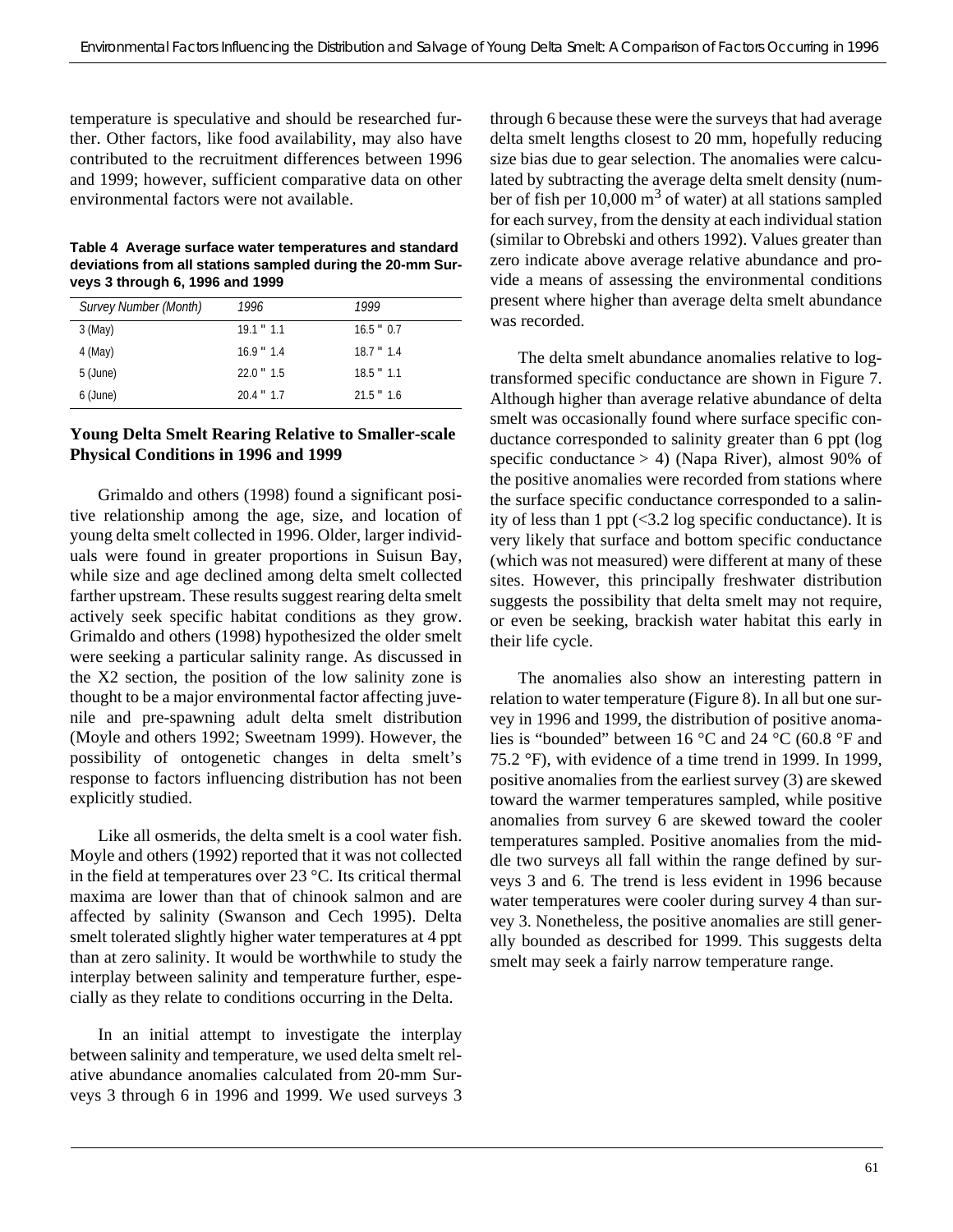

**Figure 7 Log10(surface specific conductance) versus anomalies of delta smelt relative abundance from 20-mm Surveys 3 through 6, (a) 1996 and (b) 1999**

This analysis could be biased by project operations since the warmest temperatures were usually recorded in the south Delta. Nonetheless, Swanson and Cech's (1995) research suggests a limit should be expected near the mid-20s (°C), since it is reasonable to expect fish leave areas near lethal temperatures.

#### **Delta Hydrodynamics**

We also think the differences in 1996 and 1999 salvage patterns were partly due to differences in Delta hydrodynamics, particularly differences associated with the VAMP. There are three remarkable hydrodynamicssalvage phenomena. First, there were clear differences in central Delta flows during the 1996 and 1999 VAMP periods. Second, there were clear differences in the export ramp-up following the VAMP pulse flow periods that resulted in relatively rapid increases in negative central Delta flow in 1996 compared to 1999. Again, this occurred despite an X2 position that was farther downstream in 1996 compared to the equivalent period in 1999. Third, peaks in salvage density corresponded to abrupt changes in central Delta flows.



**Figure 8 Surface water temperatures versus anomalies of delta smelt relative abundance from 20-mm Surveys 3 through 6, 1996 and 1999**

As stated above, San Joaquin River inflow was slightly higher during much of winter and spring 1996 compared to 1999, and 1996 had a late May pulse flow which did not occur in 1999. However, potentially important details of how inflow to the Delta translates into Delta outflow can be clouded by the proportion of flow coming from the Sacramento and San Joaquin basins and by the level of water project exports. The tidally-averaged UVM central Delta flow data (Figures 2B, 2D) are a direct measure of flow at the Old and Middle river stations adjacent to Bacon Island and, therefore, provide an unambiguous measure of Delta hydrodynamics.

The USGS UVM data show an interesting contrast between the VAMP periods in 1996 and 1999. Central Delta flow (only data from Old River UVM available for 1996) was typically positive during the VAMP period in 1996 (Figure 2B), but fluctuated around zero during the 1999 VAMP period in Old River, to slightly negative values in Middle River in 1999 (Figure 2D). These differences were primarily due to lower export levels during the VAMP period in 1996 compared to 1999 (Figures 2A, 2C). The proportion of larvae successfully spawned in different regions of the estuary is unknown, but presumably positive Delta flow in 1996 would have helped move lar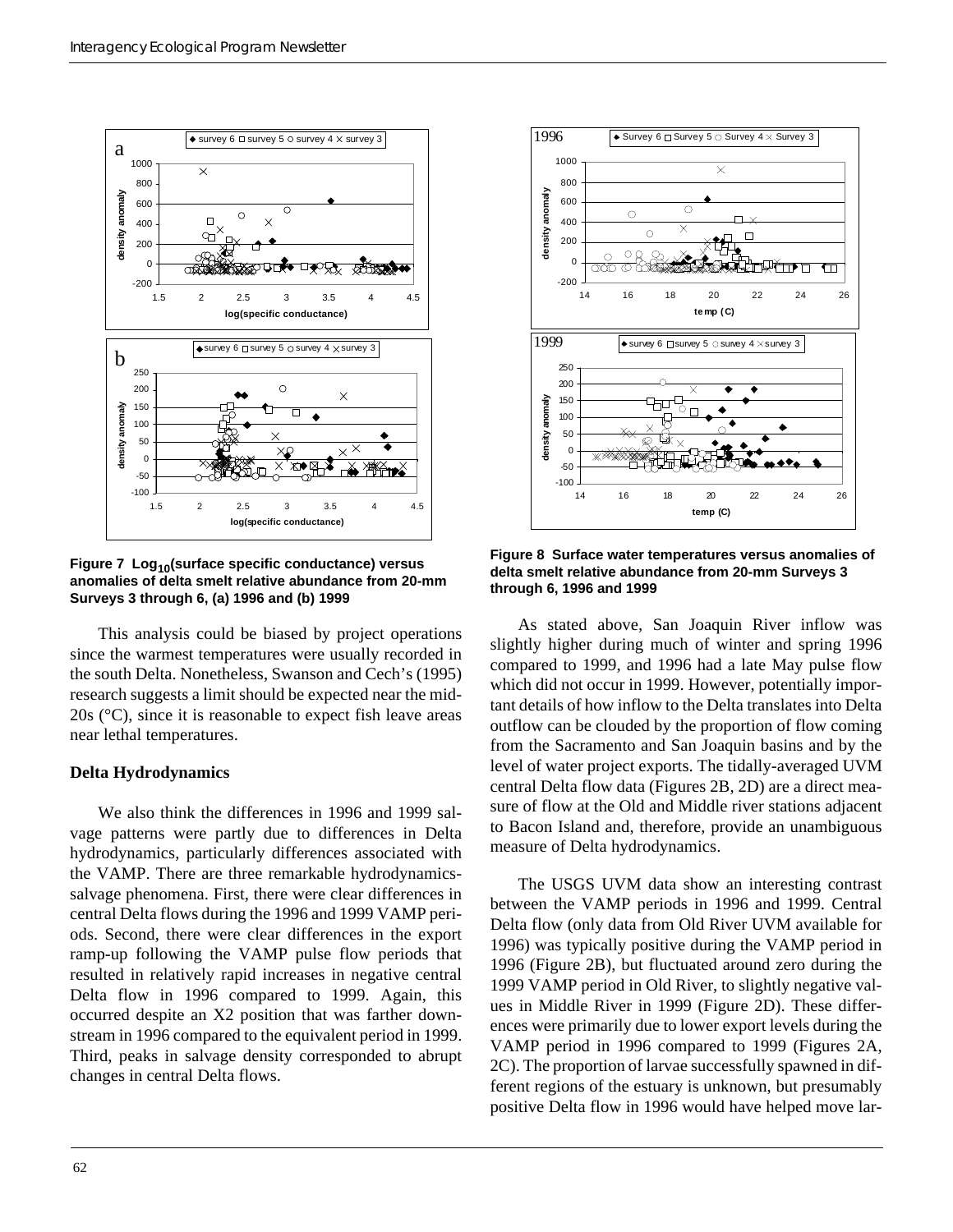vae spawned in the central and south Delta farther downstream. The 20-mm survey data from 1996 and 1999 appear to support this hypothesis. The timing of 20-mm Survey 3 approximately corresponded to the end of the VAMP periods in both 1996 and 1999. The results from the third survey for each year (Figures 5C, 6C) show a substantially greater proportion of the delta smelt population was located at or downstream of the confluence in 1996 (93%) than in 1999 (68%).

There is a second important hydrodynamic contrast illustrated in the central Delta flow data. The increase in San Joaquin River flow following the 1996 VAMP only briefly maintained positive values of central Delta flow because of the relatively rapid export ramp-up (Figures 2A, 2B). By the first week of June, negative central Delta flows were at levels not observed in 1999 until July (Figure 2D). Thus, if larvae hatched in the interior Delta after the 1996 VAMP period, they would have likely been entrained to the facilities before reaching a size they would be counted (25 mm). This may not have been the case in 1999. The lower magnitude of negative central Delta flow (Figure 2D) combined with a protracted period of recruitment are thought to have allowed more delta smelt to rear in the central and south Delta up to and beyond 25 mm TL. The net result was an extended period of high delta smelt salvage.

Additional evidence to support our hypothesis is provided by the work of Grimaldo and others (1998), who calculated the ages of delta smelt collected during 20-mm Surveys 7 and 8 in 1996. A re-analysis of these data indicates 62% of delta smelt collected in these surveys were born during the VAMP period when Delta exports were low (Figure 9). Keep in mind that by surveys 7 and 8 most delta smelt had grown too large to be sampled effectively by the 20-mm gear; thus the proportion of fish born before and during VAMP is seriously underrepresented in this analysis.

Comparison of salvage and flow data also shows peaks in delta smelt salvage density coincided with abrupt changes in central Delta flow. In 1996, salvage density (Figure 10A) showed one distinct peak during mid-May that coincided with the installation and removal of the head of Old River barrier. Installing the barrier changed the flow direction in Old River. Most of the time however, salvage density was  $#1$  smelt/10,000 m<sup>3</sup> because most of

the young smelt were located in downstream habitats by this time (Figure 5C).



**Figure 9 Estimated number of delta smelt hatched per week, San Joaquin River flow at Vernalis, and combined Delta exports, April 1 through July 7, 1996**



**Figure 10 Expanded combined SWP and CVP salvage of delta smelt per 10,000 cubic meters of water exported from April through July in 1996 and 1999**

This contrasts with 1999 when salvage density remained \$2 smelt/10,000  $\text{m}^3$  for most of a 50-day period from mid-May to early July (Figure 10B). As in 1996, the peaks in salvage density in 1999 were associated with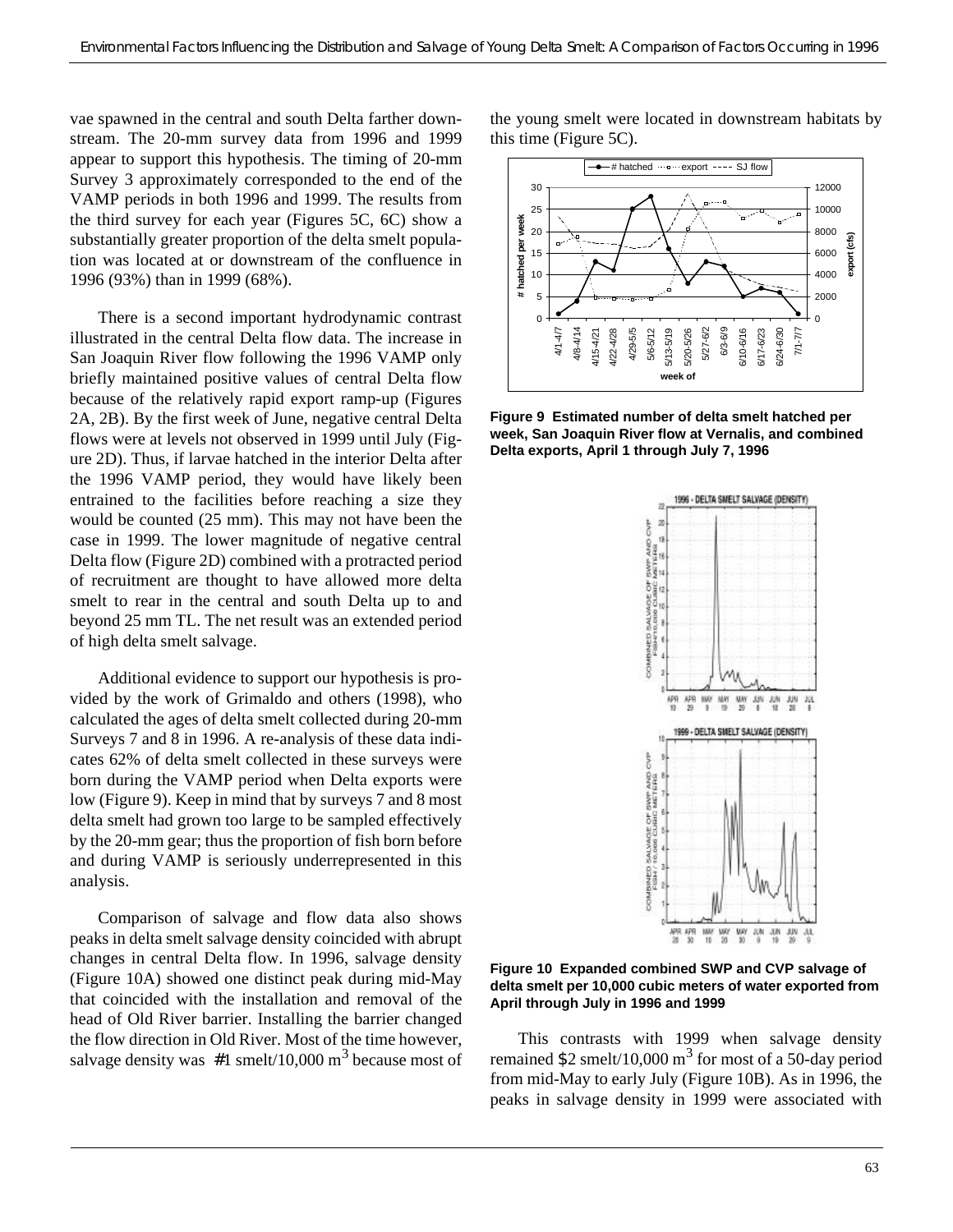changes in Delta hydrodynamics. The first large peak in salvage density occurred after the VAMP period, when central Delta flow became consistently negative as a result of the decrease in San Joaquin River flow (Figures 2C, 2D). Salvage density actually declined during the next increase in negative central Delta flow, but increased again when exports were quickly ramped up at the end of June.

An estimated 48,780 delta smelt were salvaged during the last week of June and first week of July 1999. This was the last large young delta smelt salvage event of the season and it primarily occurred in between 20-mm Surveys 6 (June 21 to 26) and 7 (July 6 to 11). As stated above, increasingly negative central Delta flow during summer means there are basically two kinds of young delta smelt —those that move (or stay) downstream away from the influence of the export facilities, and those that will eventually be entrained to the facilities (the minority in both years).

During Survey 6 in 1999, some delta smelt were collected from Franks Tract and stations 915 and 910 in the south and east Delta respectively (see Figure 6F). By Survey 7 (see Figure 6G), no delta smelt were collected from the San Joaquin system upstream of Sherman Island. The UVM velocity data were used to estimate that during this period, water could travel from Frank's Tract to the export facilities in about two days. We think the late June and early July 1999 salvage event represented the removal of delta smelt that remained in the interior Delta beyond survey 6.

# **SUMMARY AND CONCLUSIONS**

Moderate winter and spring San Joaquin River flow may provide attractive conditions for spawning adult delta smelt. The presence of high numbers of adults in the DFG spring midwater trawl surveys in 1996 and 1999 relative to other years suggests this is the case. So far in 2000, San Joaquin River flows have been similar to 1996 and 1999, and we expect to see that substantial delta smelt spawning in the central and south Delta.

Our re-analysis of the 1996 and 1999 delta smelt salvage patterns suggests differences in salvage were due to the interaction of two main factors: (1) a relatively long apparent recruitment period in 1999 relative to 1996; and (2) differences in VAMP and post-VAMP hydrodynamics within the interior Delta, which probably facilitated the retention of a larger proportion of the smelt population in 1999.

We are not certain what factors contributed to differences in the apparent recruitment patterns of delta smelt observed between 1996 and 1999; however, we think water temperature differences and central Delta flow differences were important factors. Water temperature and environmental factors other than flow cannot be effectively managed. However, Delta hydrodynamics can be managed. San Joaquin River flow forecasts for 2000 are very similar to both 1996 and 1999, about 200  $\text{m}^3$ /s. As stated above, the differences in central Delta flows between 1996 and 1999 were primarily due to different levels of project exports. Preliminary modeling results from the DWR Technical Modeling Group (not shown) predict the central Delta flow pattern for the 2000 VAMP period will resemble the 1999 pattern. In other words, the tidally-averaged central Delta flows are forecast to be near zero to slightly negative. We recommend maintaining project exports during the VAMP to achieve sustained positive central Delta flows. Positive central Delta flows should help move larvae that hatch in the central and south Delta downstream away from the influence of the export facilities once pumping resumes at the end of the VAMP period.

Comprehensive analyses like the one presented in this paper are limited by the available data. These limitations could be substantially reduced with a more comprehensive monitoring program and new research elements designed to improve our understanding of delta smelt recruitment dynamics (some of which is underway). Despite the large differences in salvage between 1996 and 1999, both years had similar summer tow-net indices, which were among the highest post-decline values. This further emphasizes the need to put research effort into understanding the factors influencing delta smelt recruitment. We suggest the following:

- Cohort analysis based on comparisons of delta smelt otolith microstructure from various surveys. Ideally, this would involve an egg and larval survey as well.
- Annual monitoring of feeding success.
- Studies to determine whether ontogenetic shifts exist in the delta smelt's response to factors influ-